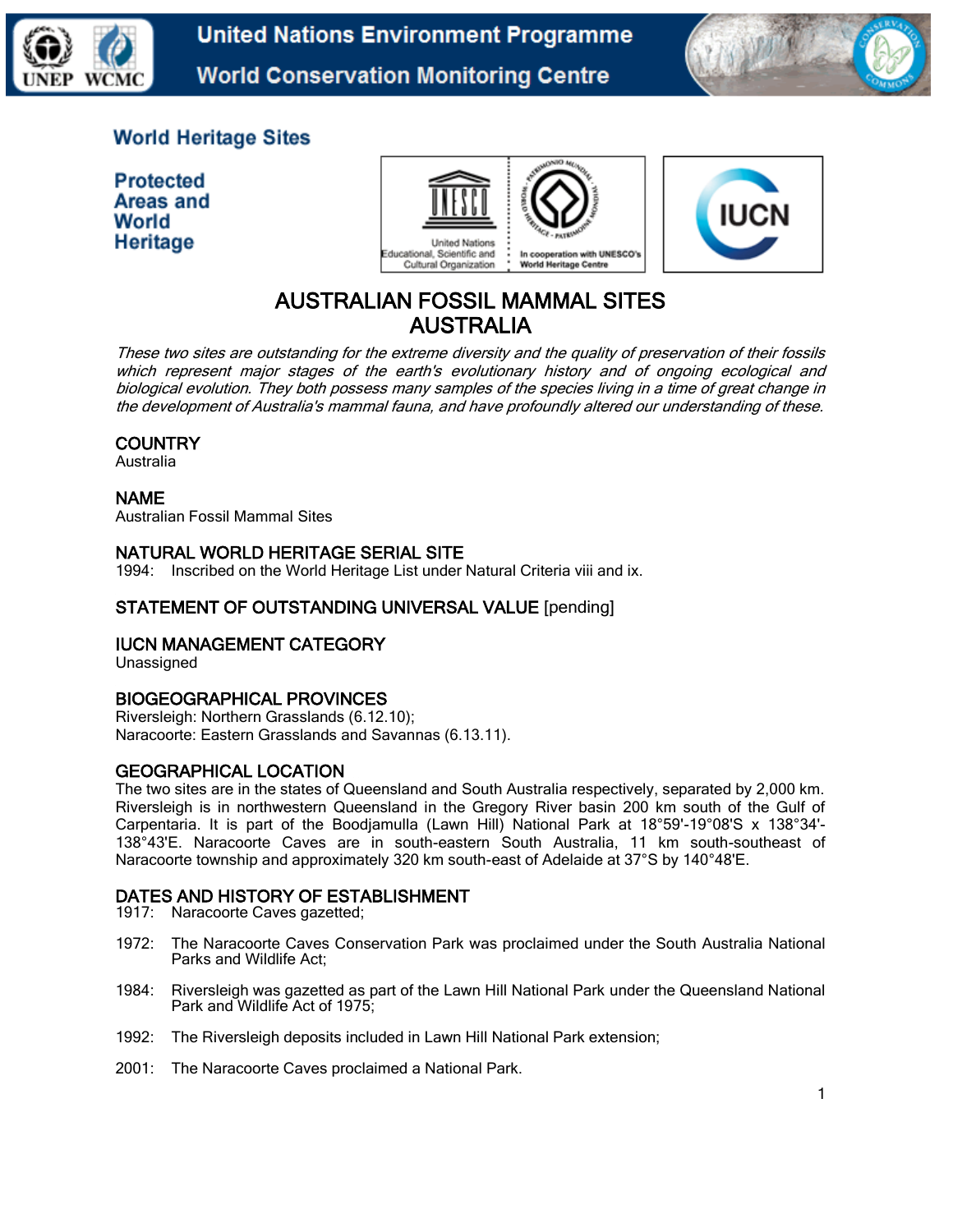## LAND TENURE

Riversleigh is owned by the State of Queensland and is managed by the Queensland Parks and Wildlife Service; Naracoorte is owned by the State of South Australia and is managed by the the South Australian Department of Environment and Heritage.

## AREA

10,305 ha. Comprised of Riversleigh: 10,000 ha and Naracoorte: 305 ha.

## ALTITUDE

Riversleigh: approximately 200m; Naracoorte: approximately 50m.

## PHYSICAL FEATURES

Riversleigh has been a cattle station in the semi-arid grassland watershed of the upper Gregory River which drains to the Gulf of Carpentaria. The fossil fields are found over a 40-60 square kilometre area and were laid down over three different periods in time. The Tertiary deposits occur as inliers encased in hard rough light-coloured limestone formed in lime-rich freshwater pools 10-21 million years ago. They lie within eroded areas of extensive, darker, flat-lying Cambrian Thorntonia limestone some 530 million years old which in turn overlie less common remnants of much older Proterozoic limestone. Another time period is represented at Rackhams Roost where the bones of carnivorous bats and the creatures they caught and ate 3.5 million years ago were found in the remnants of an ancient cave high above the Gregory River. The fossil bat record is the richest in the world. A third, recent, time period is preserved in old river terraces where the remains of animals that lived and died in and along the Gregory River some 50,000 years ago have been found (Mount Isa Centre, 2001). The Cenozoic sediments can be classed in four groups: late Oligocene to early and middle Miocene alluvial and lacustrine deposits; Oligo-Miocene karst and fissure fills; Pliocene cave sediments; and Quaternary fluvial and cave sediments.

The 26 caves at Naracoorte are located in a flat coastal plain punctuated by a series of low stranded coastal dune ridges parallel to the present coastline which were formed by a series of marine transgressions and regressions. The region's geology consists of sediment-covered karst, now exposed in outcrops and cliffs. The caves of the Park are formed in a ridge of Oligo-Miocene Gambier limestone capped by the Naracoorte East Dune. In the Late Pleistocene the caves were open to the surface which led to the accumulation of bones in their entrances and dolines and allowed sediments to seep over and cover them. The most significant of these accumulations are those in Victoria Fossil Cave. Other caves have striking stalagmite and stalagtite formations. The natural history of this southeastern region, including its geography, hydrology, ecosystems and flora and fauna has been described in detail in Tyler et al. (1983).

#### **CLIMATE**

Riversleigh has a semi-arid climate of dry winters and warm summers with monsoonal rains. Figures from Mount Isa, 220 km directly southeast are: a 386mm annual rainfall and an average temperature range between 25°C in July to 38°C in January. Anciently, Riversleigh had a warm humid climate which the fossil remains show to have grown cooler and drier over millennia. Naracoorte has a cooltemperate moist climate with long mild dry summers and maximum rainfall in winter. Annual rainfall is 386mm and the average temperature range is between 23.3°C in January to 14.3°C in July.

#### **VEGETATION**

Modern: The Riversleigh deposits underlie northern semi-arid grassland with occasional trees. Naracoorte is in cool eastern grassland country with sparse eucalyptus woodland, 600 ha of remnant stringybark scrub and open savanna hosting a wide variety of animals and birds.

Ancient: In the Tertiary period the two sites appear to represent quite distinct paleohabitats. Riversleigh's Oligo-Miocene assemblages 15 to 25 million years old have been interpreted by Archer et al. (1989, 1991) to represent rainforest communities. The loss of family- and generic-level diversity in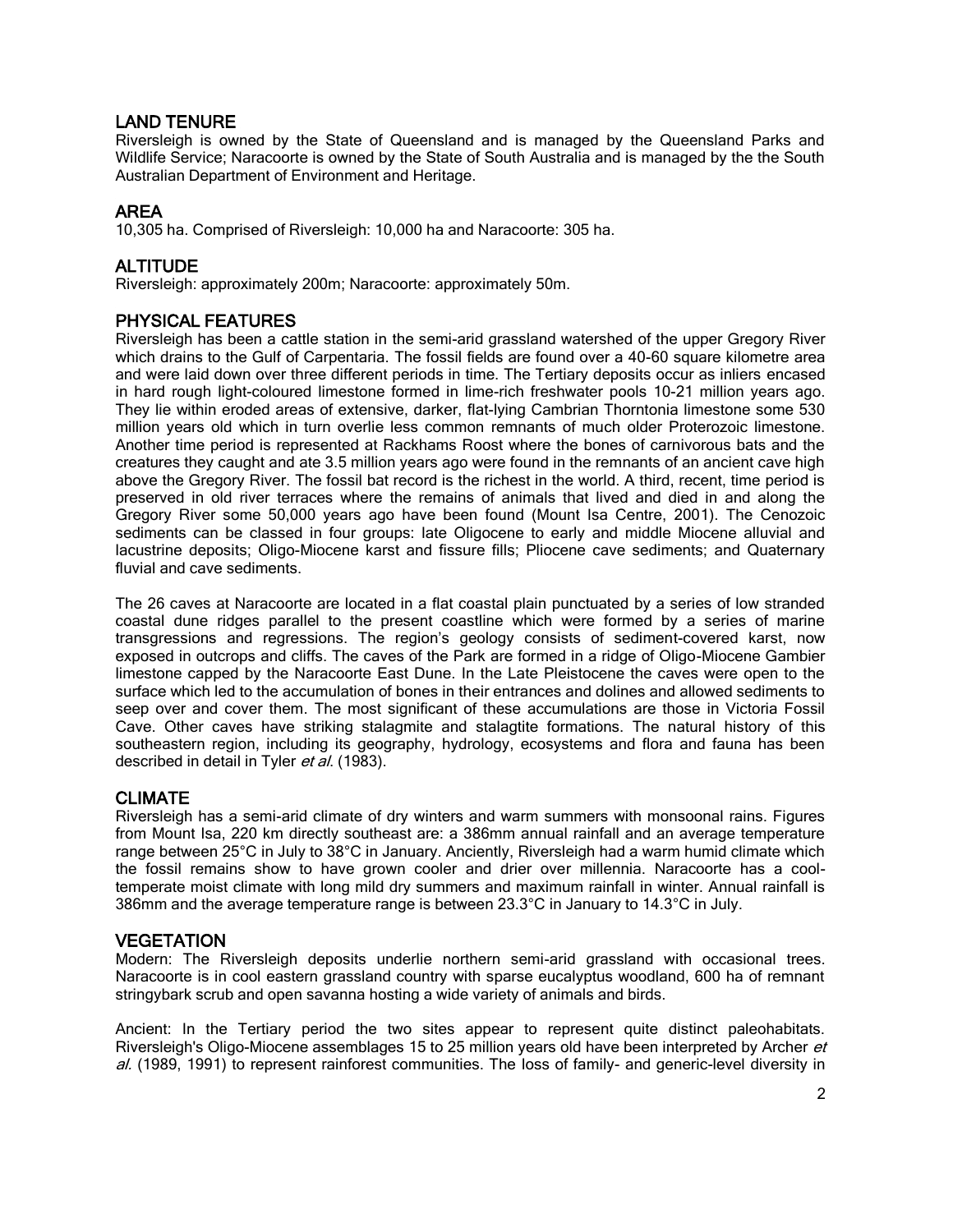mammals between the early and middle Miocene suggest a first response to a change in climatic conditions or botanical biodiversity in the region. Gradual declines in rainforest plant species characterise the middle to late Miocene of other areas of Australia, although arid conditions are unknown from the continent prior to the Plio-Pleistocene (Martin, 1993). However, the abundance of granivorous rodents and the occurrence of marsupial genera such as species of Planigale and Sminthhopsis that dominate dry habitats in modern Australia suggest that if rainforest was present, it was confined to refugia. Palaeohabitats for the Pleistocene and early Holocene of the Riversleigh region are as yet unclear. Ancient Naracoorte was a sandy coastal plain, periodically under the sea until quite recent times.

## FAUNA

The two sites were nominated for their importance as fossil sites, charting the development of Australia's mammalian fauna; the following information therefore relates primarily to the fossil fauna. Both sites separately provide evidence of key stages in the evolution of the fauna of the world's most isolated continent. Though there are other important Australian fossil mammal sites (Rich et al., 1991), Riversleigh and Naracoorte are outstanding for the extreme diversity and the quality of preservation of their fossils. They also provide links that unify the biotas of the past with those of today in the World Heritage sites of the Wet Tropics of Queensland, Central Eastern Rainforest Reserves and Kakadu National Park.

Riversleigh: The discovery of the fossils here has profoundly altered the understanding of Australia's mid-Cenozoic (Oligo-Miocene) vertebrate diversity of 15 to 25 million years ago. The beds are one of the world's richest mammal records for the period, providing exceptional examples of middle to late Tertiary mammal assemblages in a continent whose mammalian evolutionary history has been the most isolated and most distinctive in the world, and linking it to the predominantly modern assemblages of the later Pliocene and Pleistocene epochs.

The recently extinct marsupial thylacine or Tasmanian tiger Thylacinus cynocephalus was the largest living mammalian carnivore in Australia. Before Riversleigh's fossil record began to unfold, there was only one Tertiary species known. But several thylacines have been identified from its Oligo-Miocene faunas (Muirhead & Archer, 1990; Muirhead, 1993). A 15 million-year-old complete skull and nearly complete dentition of the monotreme *Obdurodon dicksoni* has already provided a great deal of new information about this highly distinctive group of mammals (Archer et al., 1992, 1993). This record has been used to demonstrate the potential conservation value of understanding the prehistory of a group (Archer, 1991a, Archer et al., 1992) although in this case understanding was obtained too late to be of value in avoiding the extinction of the thylacine in the 1930s. Similarly, the mammal lineages in what were probably Riversleigh's rainforest and non-rainforest habitats anticipate open-forest lineages, such as those that occur in Kakadu National Park today. These lineages adapted to loss of the lowland rainforests sometime between the late Miocene and early Pliocene. The potential value of these connections is considered by Archer et al. (1991, 1992).

Other ancestral marsupial forms found at Riversleigh include carnivorous kangaroos, marsupial lions, koala, wombat, bandicoot, moles and possums. These ancient mammal assemblages are biotically more diverse, some having 64 mammal species, than any other Tertiary or modern Australian examples. Arboreal forms such as possums and koalas are proportionately abundant, with up to twelve species of obligate folivores in some deposits. Also discovered are the remains of giant pythons, birds, fish and even insects. Placental mammals are represented by more than 35 bat species and the Riversleigh fossil bat record is the richest in the world.

Naracoorte: The cool caves at Naracoorte contrast strongly with dry Riversleigh. There are fossils here spanning several ice ages that record a distinctive fauna ancestral to modern species alongside the doomed giants of a world about to be devastated by climatic change. Since the fossils also record the impacts of humankind on Australia's mammals from at least 350,000 years before the present, covering the probable time of the arrival of humans in Australia, they are valuable for analysing the relationships between humans and their environment. In addition, recent geological research suggests that deposits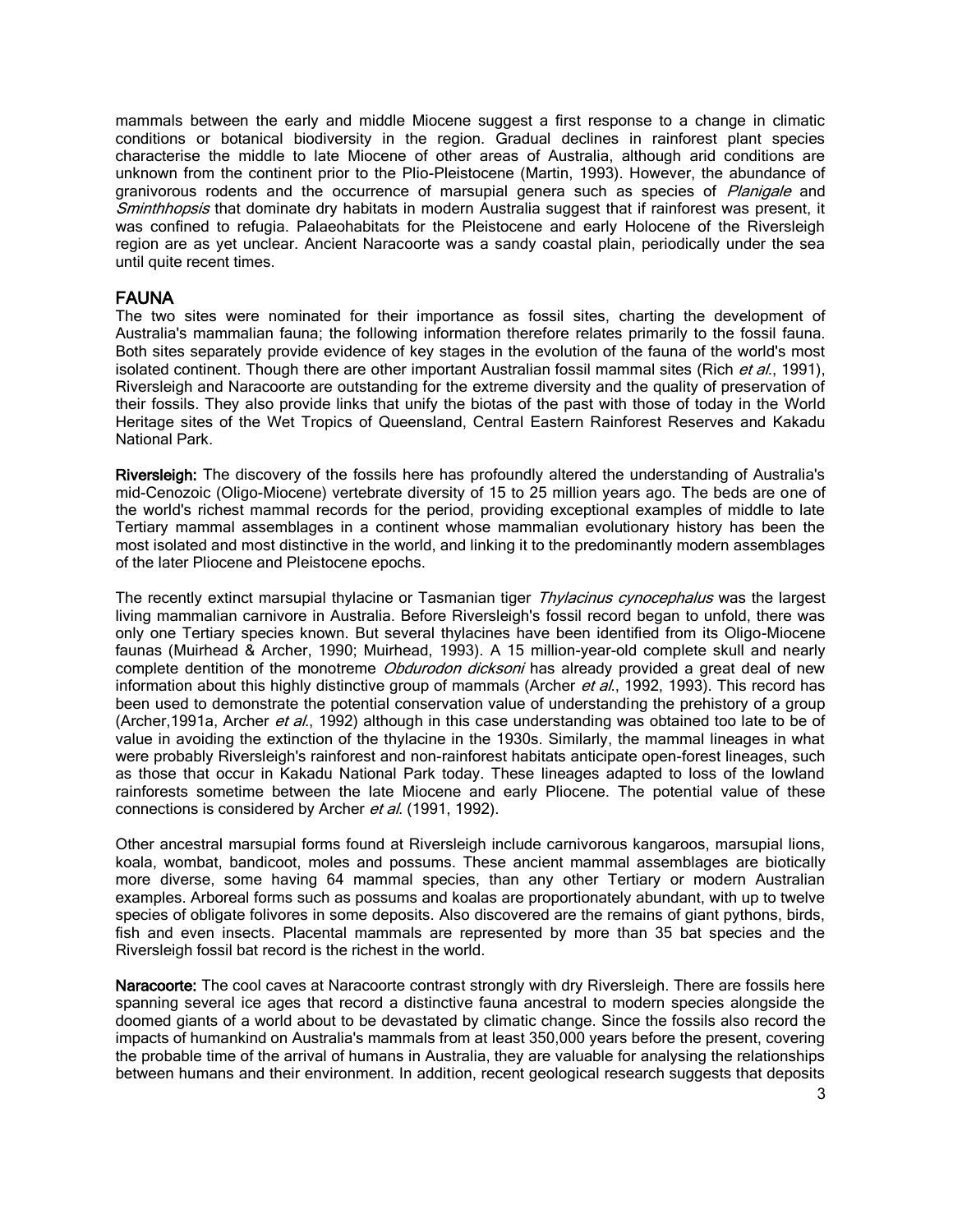of Pliocene and even Miocene age could be found at the site, thus providing closer links with the fossils of Riversleigh.

The Pleistocene vertebrate deposits of Victoria Fossil Cave are considered to be in both volume and diversity, Australia's largest and best preserved (Wells et al., 1984), and one of the richest fossil deposits in the world (Wells, 1975). From the 3 to 4 metre deep Fossil Bed, in a series of deposits, tens of thousands of specimens representing 99 vertebrate species have been recovered, ranging in size from very small frogs to buffalo-sized marsupials. These include superbly preserved examples of the Australian Ice Age megafauna and a host of essentially modern species such as the Tasmanian devil, thylacine, mountain lion, wallabies, possums, bettongs, mice, bats, giant malleefowl, parrots, snakes, turtles, lizards and frogs. The fossil material includes complete post-cranial remains, many of them still partially articulated, and skulls so well preserved that even the most delicate bones are still intact. The fossil remains are believed to have steadily accumulated in the karst over thousands of years until sediments seeping into the Cave completely blocked the entrances to the chambers.

#### CONSERVATION VALUE

The sites, each highly significant on their own, are presented as a serial nomination, because they both possess key samples of the species living in a time of change in the development of Australia's mammal fauna. They are also, which is rarer, outstanding for the extreme diversity and the quality of preservation of their fossils. They provide links through time that unify the biotas of the past with those of today and a basis for documenting evolutionary change in the lineages and communities that may be valuable in the development of future conservation strategies (Archer, Hand & Godthelp, 1992).

#### CULTURAL HERITAGE

The landscape at Riversleigh, particularly near the rivers, has a large number of visible archaeological traces of Aboriginal occupation and sites of cultural significance to the Waanyi people of Lawn Hill gorge who revere the area as the Rainbow Serpent Country. The Traditional Owners are currently documenting their traditional and contemporary connections with Riversleigh and the surrounding area as part of native title and land claim processes (QPWS, 2004).

#### LOCAL HUMAN POPULATION

The site at Riversleigh lies on the south-western boundary of the Waanyi Aboriginal clan territory (Oates & Oates, 1970, Oates, 1975, Tindale, 1974). Until recently it was a grazing property. No Aboriginal people currently live within the site, but appropriate involvement is sought in the management of identified cultural sites.

#### VISITORS AND VISITOR FACILITIES

At Riversleigh, D-Site, the only area open to the public, was one of the first fossil deposits found and gives visitors an opportunity to view fossilised mammals and reptiles in situ. There are approximately 10,000 visitors a year. The Riversleigh Fossil Centre at Mount Isa, 250 km south, provides an extensive insight into the region as it was 25 million years ago and into the process of fossilisation. A Site Interpretation Shelter funded by the Australian Geographic Society provides basic interpretation of the fossils and there is a self-guided trail. No camping is permitted on the site but the Miyamba bush camp is nearby and the Adel campsite and store are 45 km northwest. Access is over long dusty trails, not always open during the wet season, even to 4WD vehicles. There is an airfield at Mount Isa.

At Naracoorte an estimated 800,000 people, about 10% of whom were overseas visitors, took the professionally guided interpretive tours of Victoria Fossil Cave between 1969 and 1994. Since then, with the establishment of the National Park, an area always popular for recreation has seen the numbers of tourists greatly increase. At present visitors number about 80,000 a year. It now has the Wonambi Fossil Centre, signed walking trails, a campground, caravan park, dormitory accommodation for 50, picnic grounds and a café. Visitor access to the ten caves open to the public is carefully controlled to limit damage. There are show caves, a bat cave with infra-red camera observation and a cave for adventure caving. Road access is excellent.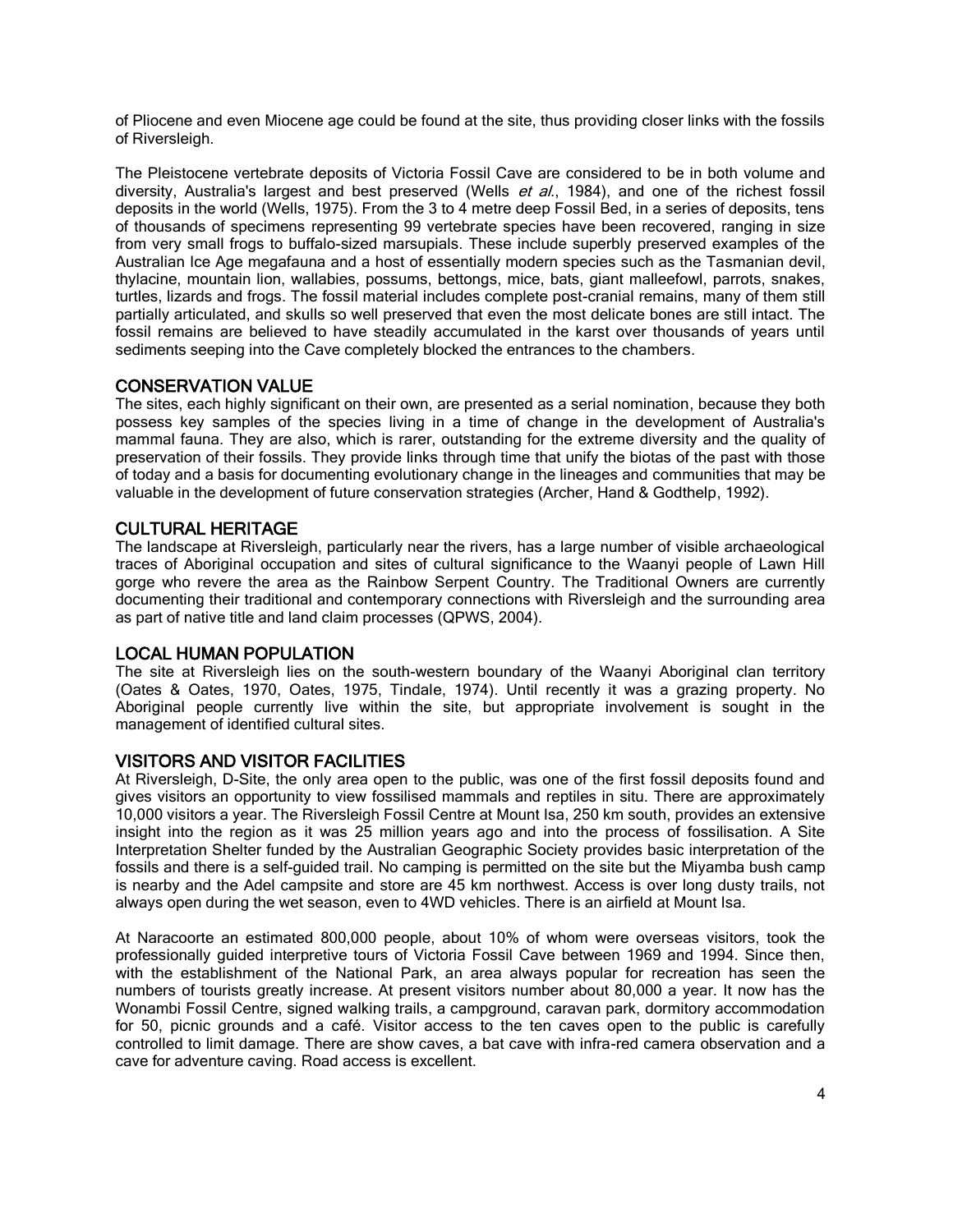#### SCIENTIFIC RESEARCH AND FACILITIES

Fossils were first discovered in 1901 but detailed searches started only in the 1960s. D-site at Riversleigh was first worked in 1776-78. Further exploration followed examination of the light-coloured limestone revealed by high-altitude colour photography leading in 1983-5 to the very rich Gag-Site. The history of mammal lineages in modern Australia can be traced through these fossil deposits and, as a consequence, there is a better understanding of the conservation status of living mammals and their communities.

Broad research projects currently focus on the prehistoric mammals of Riversleigh and the mammal diversity in Victoria Fossil Cave. Work is being done on the palaeobiogeographic history of Australia's mammals, on changes in the structure of Australia's Cenozoic terrestrial mammal communities and on a bio-correlative framework for the country's Cenozoic mammal-bearing sediments. One of the opportunities offered by the fossil record is the correlation of events in the Cenozoic history of Australian mammals with those hypothesised on the basis of palaeobotany and marine invertebrates; another is to unite rainforest mammal lineages and communities beginning with the early to middle Miocene Australian lowland rainforest assemblages at Riversleigh, through the southern lowland rainforests of Pliocene south-eastern Australia to the rainforests of contemporary northeastern Queensland and New Guinea. This continuum highlights the significance of modern rainforest refugial mammals now confined to the Wet Tropics of Queensland World Heritage site.

Finds from Riversleigh are analysed at the Pasminco Century Treatment laboratory in Mount Isa, 250 km south, or at the University of New South Wales. Updated lists of publications, technical and popular, relating to Riversleigh are published four times a year in Riversleigh Notes, the newsletter of the Riversleigh Society Inc. At Naracoorte the major fossil discoveries date from 1969 on. Flinders University has been the primary research institution for the last 30 years. Research is by permit and closely controlled. Further work at the Naracoorte Caves sites will document a series of snapshots of Pleistocene life in southeast Australia, including details of the climate and vegetation associated with the fauna.

#### MANAGEMENT

The Riversleigh site is contained within the Riversleigh Management Unit of the Lawn Hill National Park. and is managed by the Queensland Parks and Wildlife Service; Naracoorte is managed by the South East Region of the South Australian Department of Environment and Heritage. Both are within National Parks. The properties are protected principally by the Environmental Protection and Biodiversity Conservation Act of 1999. The Ministerial Council and Steering Committee coordinates the management of the sites through the Australian Fossil Mammal Sites Steering Committee of national and state officials and both the Riversleigh and Naracoorte Community and Scientific Advisory Committees, the former being linked with the Waanyi Ministerial Advisory Committee (QPWS, 2002).

At Riversleigh, owing to the rugged limestone terrain, European activity is restricted to grazing, palaeontological research and education. In 1992 there was an arrangement for cattle grazing to continue under permit for seven years. The impact of this grazing was very minor, as stocking rates were low. The most significant impact on the site's natural condition is the collection under permit of fossil-bearing limestone by palaeontological researchers using dynamite although their impact is minor and restricted to very small areas. Education is a small but significant use. Impacts from visitors can be controlled in the National Park because removal of any material from the Park without a permit is prohibited. Recreation on the proposed Gregory Resources Reserve which abuts the nominated site attracts a small but increasing number of campers and day visitors, but impact from recreation on the nominated site is not considered to be significant. A management plan has been compiled and is reviewed on a 7-year cycle (QDEH, 1994; QPWS, 2002).

At Naracoorte visitor access is carefully controlled to protect the scientific, conservation and aesthetic values of the caves. A management plan for the Caves was adopted in 2001.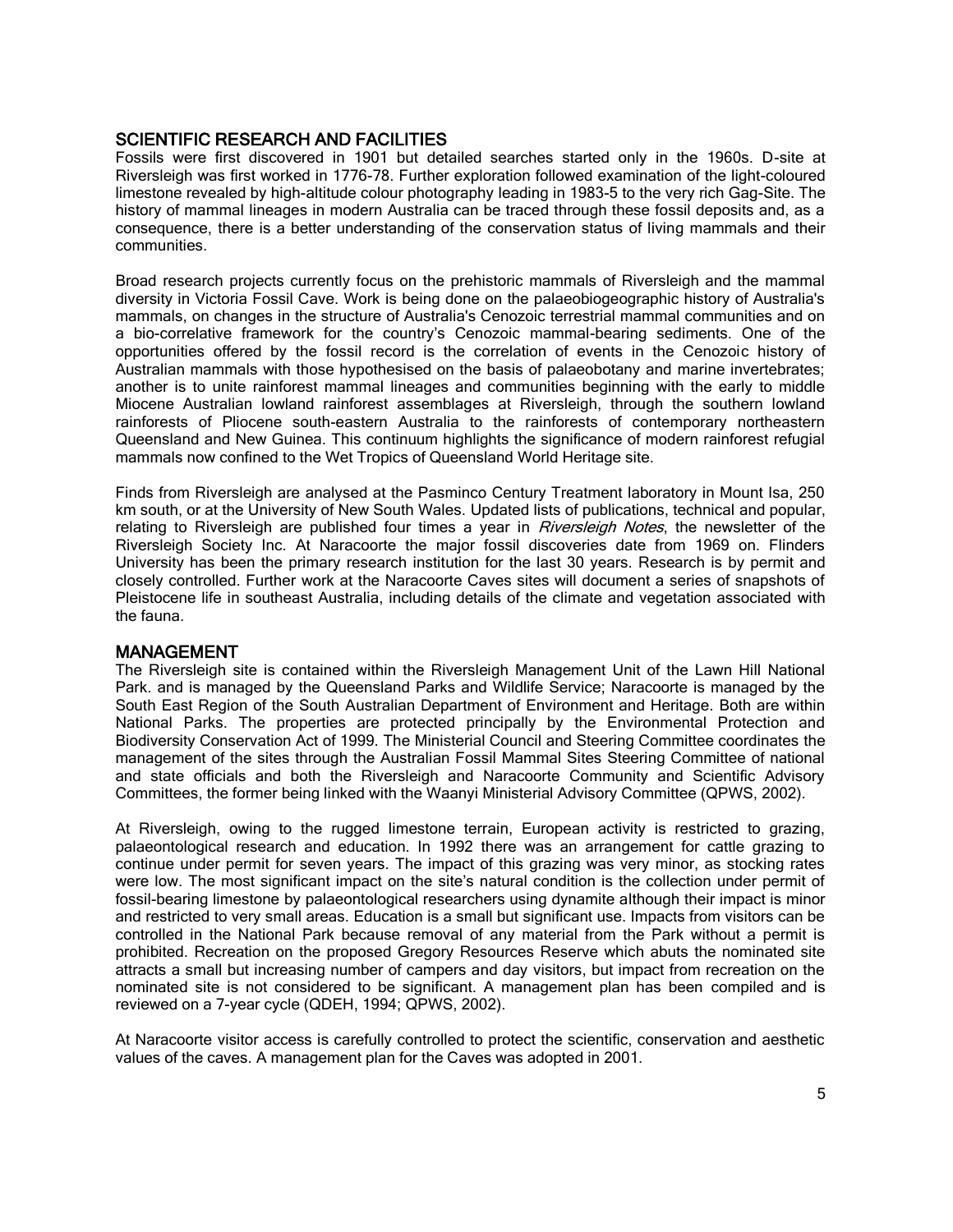## MANAGEMENT CONSTRAINTS

The fragility of the exhibits requires strict controls over visitors, but there is also some damage from feral pigs, cattle, fire and alien plant invasions. At Riversleigh, where there is a lack of infrastructure, the absence of on-site staff has allowed vandalism in the past: D-Site has had to be fenced over 10 km. At Naracoorte tours are guided and touring groups are controlled.

## STAFF

Riversleigh is patrolled by 7 staff members from Boodjamulla National Park but there is only one fulltime ranger position. In 2005 however, staff accommodation was being completed and two seasonal Cultural rangers and a Project Officer were nominated. At Naracoorte there are 35 fulltime staff with 5 fulltime rangers and 10 seasonal rangers are available from the National Park and educational institutions. A Palaeontologist is funded by the Federal Government (EA/QPWS/WSA, 2003).

#### BUDGET

Both the local state and Commonwealth governments provide funds towards the management of these properties although Riversleigh is the less well funded. No further information is available at present.

#### LOCAL ADDRESSES

Riversleigh: Queensland National Parks and Wildlife Service, PO Box 2316, Mt. Isa, QLD 4825.

Naracoorte: South Australia Department for Environment & Heritage, Box 134 Naracoorte, SA 5271,

Department of the Environment, and Heritage, GPO Box 787, Canberra, ACT 2601, Australia.

Websites[: www.riversleigh.qld.gov.au/rfc/sitelocation.html](http://www.riversleigh.qld.gov.au/rfc/sitelocation.html) [www.naracoortecaves.sa.gov.au/caves/index.html](http://www.naracoortecaves.sa.gov.au/caves/index.html)

#### **REFERENCES**

The principal source for the above information was the original nomination for World Heritage status.

Archer, M. (1991). Life's scroll of prophecy: conservation & the fossil record. Aust. Nat. Hist. 23: 654-55.

---------- Hand, S. & Godthelp, H., (1991). *Riversleigh: the Story of Australia's Inland Rainforests.* Reed Books, Sydney.

---------- (1992). Back to the future: the contribution of palaeontology to the conservation of Australian forest faunas. In Lunney, D. (ed.). Conservation of Australia's Forest Fauna. Royal Zoological Society for New South Wales, Sydney. Pp. 67-80.

---------- Jenkins, F., Hand, S., Murray, P. & Godthelp, H., 1992). Descriptions of the skull and nonvestigial dentition of a Miocene platypus (*Obdurodon dicksoni*) from Riversleigh, Australia, and the problem of monotreme origins. In Augee, M. (ed). Possums and Echidnas. Royal Zoological Society of New South Wales, Sydney. Pp.15-27.

--- Murray, P., Godthelp, H. & Hand, S. (1993). Reconsideration of Monotreme Relationships Based on the Skull and Dentition of the Miocene *Obdurodon dickson* sp. (Ornithorhynchidae) from Riversleigh, Queensland, Australia. In Szalay, F.,Novacek, M. & McKenna, M. Mammalian Phylogeny Vol. 1 Springer Verlag: Germany. Pp. 75-94.

Cochrane, R. & Joyce, E. (1986), Geological Features of National and International Significance in Australia, Australian Heritage Commission, Canberra.

DEST (1993). Nomination of Australian Fossil sites (A Serial Nomination of Sites at Murgon, Riversleigh and Naracoorte). Department of the Environment, Sport and Territories. 56 pp.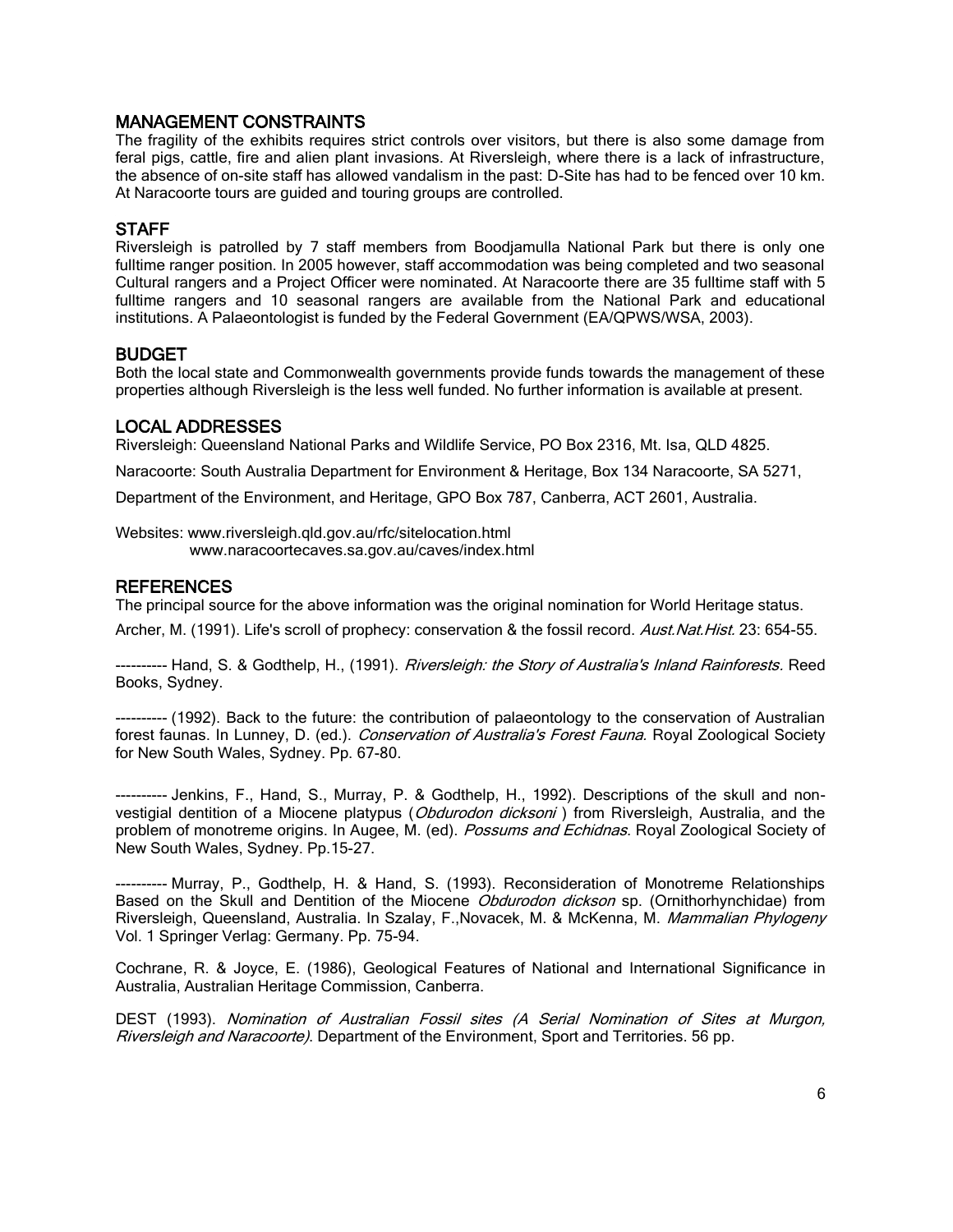Environment Australia/Queensland Parks & Wildlife Service/ Wildlife South Australia (2003). State of the World Heritage in the Asia-Pacific Region. Australian Fossil Mammals Sites Riversleigh and Naracoorte. Report to the UNESCO World Heritage Committee, Paris.

Gould, S. (1993), *The Book of Life*, Ebury Hutchinson, London.

IUCN (2002). Report on the State of Conservation of Natural and Mixed Sites Inscribed on the World Heritage List. IUCN, Gland, Switzerland.

Martin, H. (1993). Australian Tertiary phytogeography. In Hill, R (ed.). *Origins of the Australian* Vegetation. Cambridge University Press, London.

Molnar, R. (1982). A catalogue of fossil amphibians and reptiles in Queensland. Hill, R (ed.). Memoirs of the Queensland Museum 20: 613-33.

Mount Isa Tourist Information Centre (2001). Riversleigh Fossils Centre. Mt. Isa, Queensland.

Muirhead, J. (1993). Thylacinus macknessi, a specialised thylacinid (Marsupialia: Thylacinidae) from Miocene deposits of Riversleigh, north-western Queensland. Aust. Mammal. 15: 67-76.

Muirhead, J., Archer, M.,(1990) Nimbacinus dicksoni, a plesiomorphic thylacine (Marsupialia: Thylacinidae) from Tertiary deposits of Queensland and the Northern Territory. Memoirs of the Queensland Museum 28: 203-21.

Oates, L.F. (1975). The 1973 Supplement to a Revised Linguistic Survey of Australia. Armidale Christian Boo Centre, Armidale.

Oates, W. & Oates, L. (1970). A Revised Linguistic Survey of Australia. Australian Aboriginal Studies No. 33, Linguistic Studies No. 12 Australian Institute of Aboriginal Studies, Canberra 1970.

Queensland Department of Environment and Heritage (QDEH) (1994). Riversleigh Management Unit: Lawn Hill National Park. Draft Plan of Management. 40 pp.

Queensland Parks & Wildlife Service (QPWS) (2002). The Riversleigh Management Strategy. Environment Protection Agency, Queensland. 52 pp.

Queensland Parks & Wildlife Service (2005). Riversleigh. Environment Protection Agency, Queensland Department of Environment and Heritage

Rich, P. & van Tets, G. (1985), Kadimakara: Extinct Vertebrates of Australia. Pioneer, Lilydale.

Rich, P., Monagan, M., Baird, R. & Rich, T. (eds) Vertebrate Palaeontology of Australasia. Pioneer Design Studio. Melbourne.

Sigé, B. (1991). Rhinolophoidea et Vespertilionoidea (Chiroptera) du Chambi (Eocène inférieur de Tunisie). Aspects biostratigraphique, biogéographique and paleoécologique de l'origine des chiroptères modernes. Neues jahrb. Geol. Palaönt. Abhandl. 182: 355-76.

South Australia National Parks & Wildlife Service (1992). Naracoorte Caves Conservation Park Management Plan. Department of Environment and Planning. 28 pp.

Southeast Region of the South Australian Department of Environment & Heritage (2005). Naracoorte.